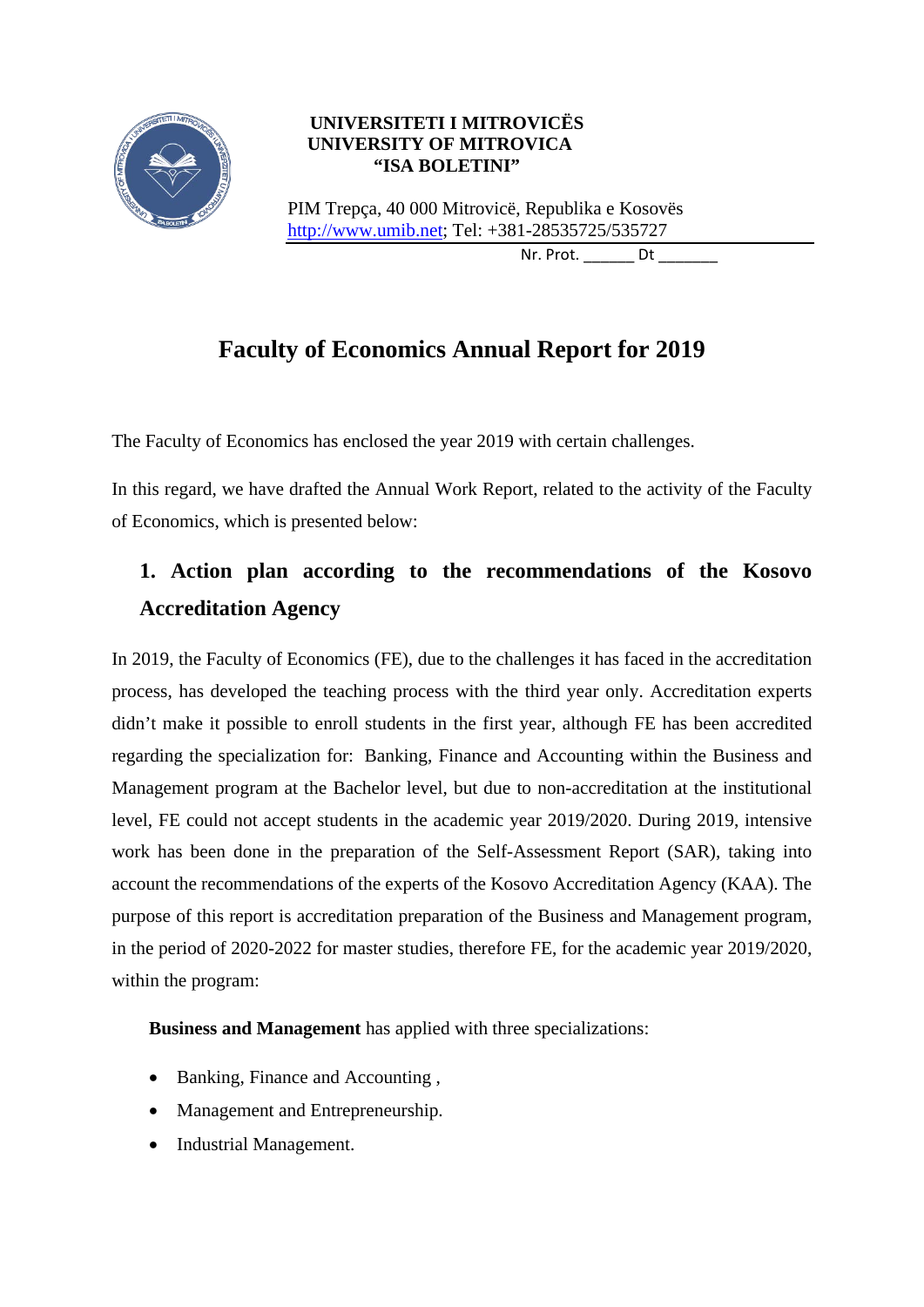The application for these specializations is based on market needs, complete staff, spatial and legal infrastructure, etc. Also, new curricula have been drafted and the existing course curricula have been updated.

# **1. The process of learning progression**

The learning process has been carried out as planned. The organization of teaching in FE is based and meets the requirements of the legislation in force, and at the same time relies on the best experiences, mainly international ones. There were very few missed hours, for objective reasons, which were replaced in January 2020. Because in this academic year, FE conducted classes with the third year of studies only, as a result, the staff had to hold classes at other academic units within the UMIB, in order to meet the norm. The following table presents the number of planned classes, as well as those held during the academic year 2018/2019 for the second and third year, whereas for the academic year 2019/2020 the teaching was held only with the third year for the bachelor level.

| Year<br>2019 | Semester                   | Nr. of monthly hours |           |              | <b>Number of hours held</b> |     |              | Realizati<br>on in $%$ |
|--------------|----------------------------|----------------------|-----------|--------------|-----------------------------|-----|--------------|------------------------|
|              |                            | L                    | ${\bf E}$ | <b>Total</b> | L                           | E   | <b>Total</b> |                        |
| January      | Vinter<br>2018/201<br>9    | 240                  | 198       | 438          | 240                         | 198 | 240          | 100.00                 |
| Februar      |                            |                      |           |              |                             |     |              |                        |
| y            | Summer                     | 120                  | 66        | 186          | 120                         | 66  | 186          | 100.00                 |
| March        | 2018/201                   | 300                  | 330       | 630          | 300                         | 330 | 630          | 100.00                 |
| April        | 9                          | 240                  | 264       | 504          | 236                         | 252 | 488          | 97,22                  |
| May          |                            | 240                  | 264       | 504          | 244                         | 276 | 520          | 102.78                 |
| October      | Vinter                     | 72                   | 40        | 112          | 72                          | 40  | 112          | 100.00                 |
| Novem<br>ber | 2019/202<br>$\overline{0}$ | 72                   | 40        | 112          | 72                          | 40  | 112          | 100.00                 |

**Table 1.** Statement of scheduled and realized hours for January 2018-December 2019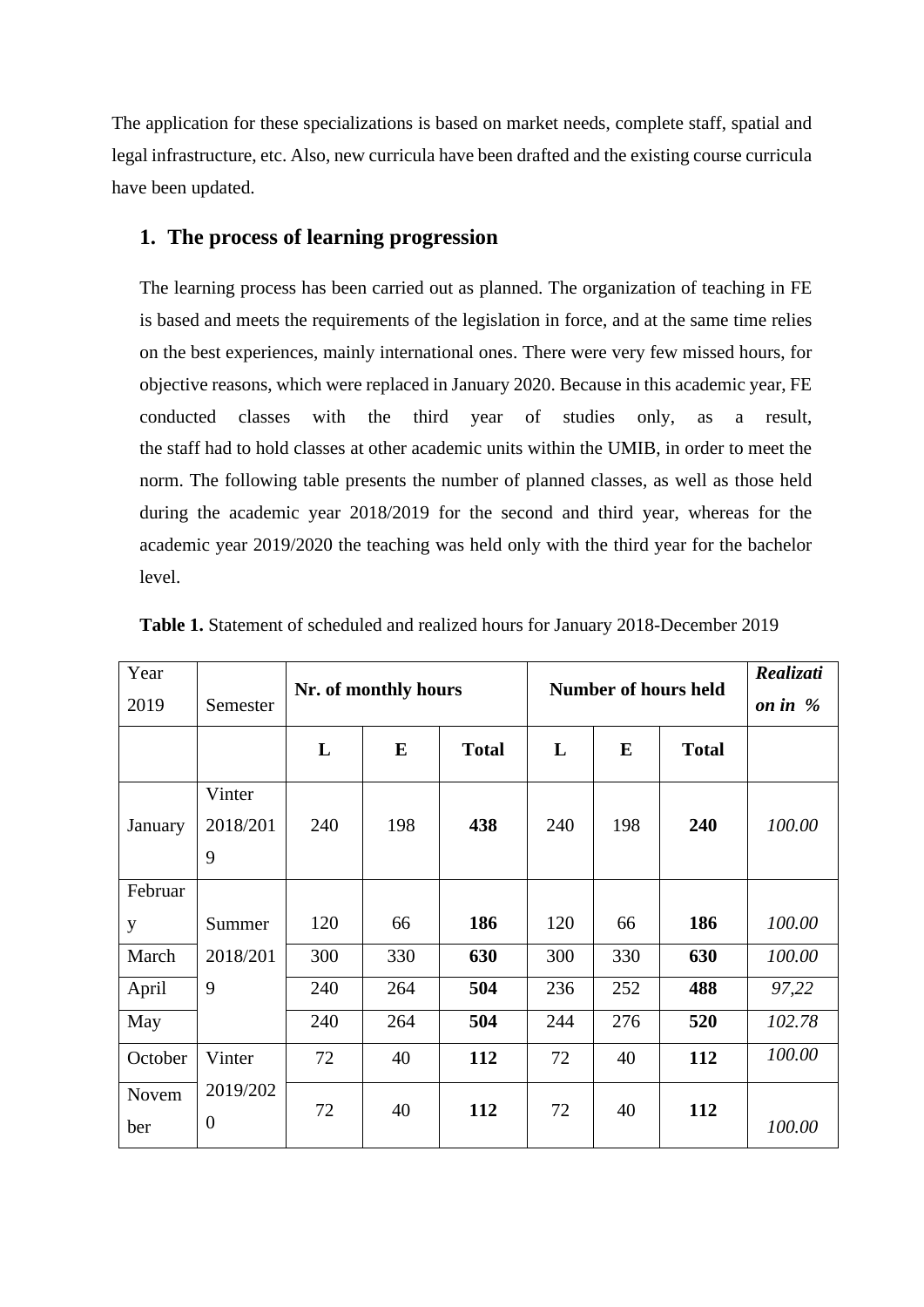| Decem        | $\neg \land$<br>∸ | 40   | 112  | 68   | 37<br>ے ر | 100  |       |
|--------------|-------------------|------|------|------|-----------|------|-------|
| ber          |                   |      |      |      |           |      | 89.29 |
| <b>Total</b> | 1356              | 1242 | 2598 | 1352 | 1334      | 2388 | 91.92 |

**Clarification:** For the academic year 2018/2019, year II and III were included, while for the academic year 2019/2020, teaching was held only with the third year.

# **Number of graduate students by direction:**

The number of graduate students during 2019 in the field of BFA is 26 students, and in the field of MI is 12 students, as seen in the following table:

|                 | Direction                         |              |
|-----------------|-----------------------------------|--------------|
| Direction       | Banking, Finance and   Management | and          |
|                 | Acounting                         | informations |
| No. of Students | 26                                |              |

**Table 2.** Number of graduate students in 2019

In the academic year 2019/2020, we did not enroll students in the first year, due to nonaccreditation at the institutional level.

## **2. The process of conducting exams**

The process of conducting exams is done strictly according to concrete planning.Four exam sessions are held during a year: January session - regular, April session supplementary, June session - regular, September session - regular, and November session - supplementary.

## **3. Staff recruitment process**

In 2019, FE has not recruited staff, as for now the staff is completed. In 2019, the FE staff consisted of six full-time professors (one Prof Dr, as well as five Prof Ass) and six full-time assistants (three of whom were lecturers).In the teaching process five professors and five assistants have also been engaged.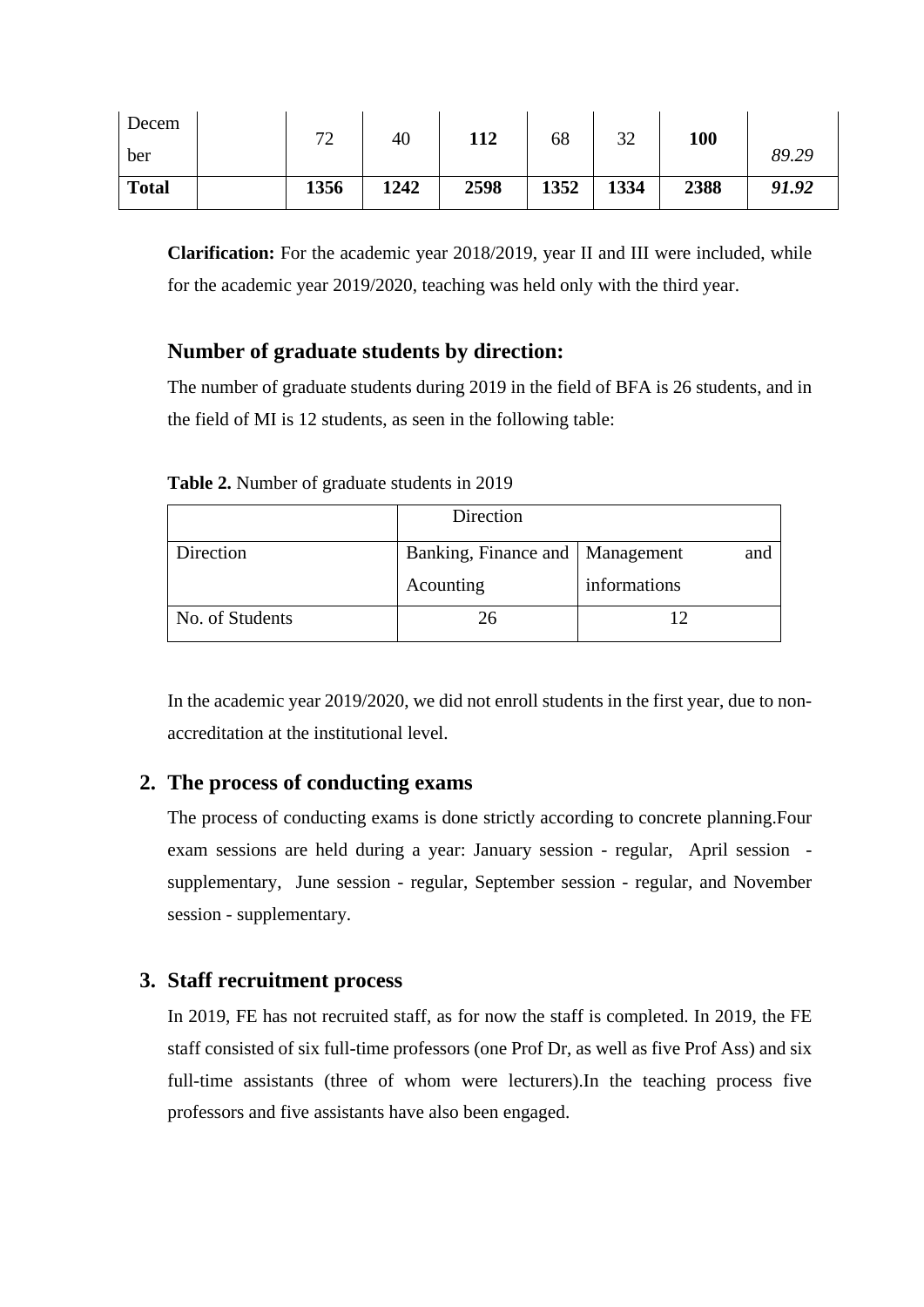#### *Current regular staff:*

Currently the academic staff of our academic unit consists of: Five professors (one Prof. Dr., one Prof. Asoc., and three Prof. Ass.) as well as 6 assistants. (four of them PhDc).

#### **Regular staff:**

Prof. Dr. Isa TAHIRI Prof. Asoc. Dr. Qazim TMAVA Prof. Ass. Dr Bashkim BELLAQA Prof. Ass. Dr. Esat DURGUTI Prof. Ass.Dr. Ajtene AVDULLAHI Dr.Ss. Ylber JANUZAJ PhdC Besart HAJRIZI PhdC Filloreta DEMIRI PhdC. Besë SADIKAJ MSc Milaim MEHMETI MSc Arif KRASNIQI

#### *Recruited staff:*

There were no academic staff recruited in 2019.

### **5. About the Faculty Council**

Within FE, the Faculty Council (FC) functions, which consists of 11 members, including: 5 members elected from among the faculty professors, 5 assistants elected from the academic staff of the faculty, one member from the non-academic staff / administration and 1 representative from the ranks of students elected by the student council of the faculty. FC, holds regular meetings in order to carry out tasks and responsibilities in accordance with the Provisional Status of UMIB.